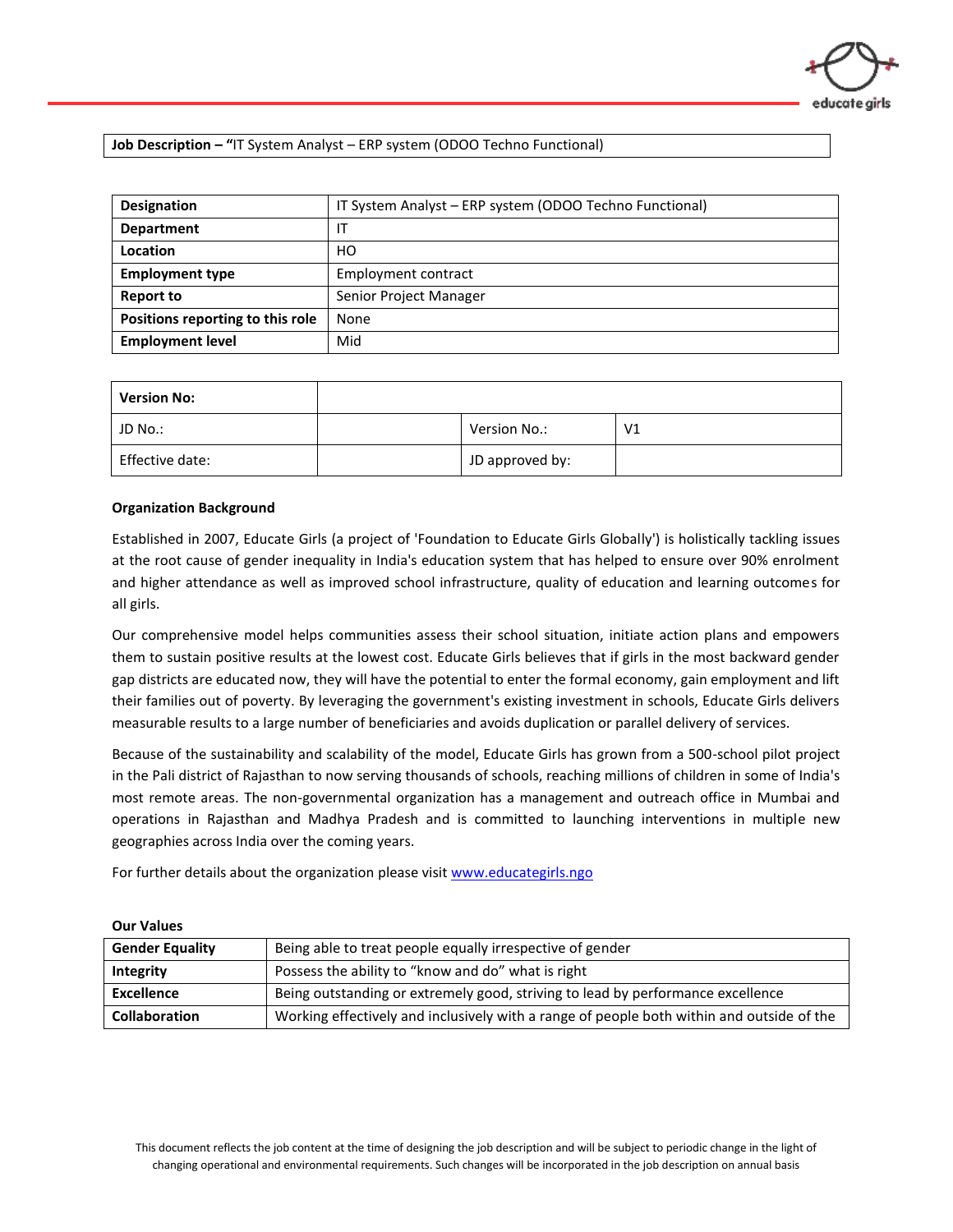

|         | organization                                                                          |
|---------|---------------------------------------------------------------------------------------|
| Empathy | Being able to understand and share the feelings of another and use that understanding |
|         | to guide our actions                                                                  |

#### **Our Competencies**

| <b>Strategic Thinking - Think big yet</b>     | Taking Ownership - Feel   |                                                        | Analytical Thinking - Stay true to |
|-----------------------------------------------|---------------------------|--------------------------------------------------------|------------------------------------|
| act focused                                   | responsible & accountable |                                                        | your data                          |
| Developing Talent - Growing and taking people |                           | <b>Ensuring Alignment</b> - Think differently but work |                                    |
| together                                      |                           |                                                        | together                           |

# ✓ **Job Profile**

EG is currently in process of implementing an ERP system for its programmatic and administrative needs. This ERP system will become the backbone of all EG operations and provide the enterprise data repository for all analytical and AI/ML requirements of EG in future.

As an IT system analyst in EG you will be responsible to work directly with the senior IT project manager for ERP implementation and liaison between EG business, EG IT and application service provider teams throughout the development and change lifecycle in order to ensure that there is a well-defined, clear and common understanding of IT solution with all teams. As the system is rolled-out to business users, you will also be responsible to get engaged in system maintenance and support processes for performing impact analysis of issues and changes and ensure that the system meets the growing needs of the organization for functionality and scale on an on-going basis. This is a techno-functional role, where the ability of an individual to communicate with EG business team to understand their processes and data and then translating it into system requirements for effective communicate to the application service provider teams is most crucial skill for the job.

## **Areas of Responsibility:**

## **IT System Analyst for EG ERP (IPMTAS):**

- Obtain a strong functional understanding of business processes, systems and data sets of all relevant business functions of EG
- Involved in collecting, reviewing, analysing, and managing system and user requirements from Business user's/stake holders/SMEs.
- Engage with end users spanning multiple business units and ensure cohesive articulation of business goal and process to ensure an effective technological solution.
- Develop a strong understanding of existing IT solutions, the upcoming ERP solution and its design and its correlation with the business requirement
- Develop business specification (functional and data business requirements, process flows, use cases, workflow documents, FSD, test plan, test cases etc.) for handing over to the system development team ensuring clear and concise articulation of business requirements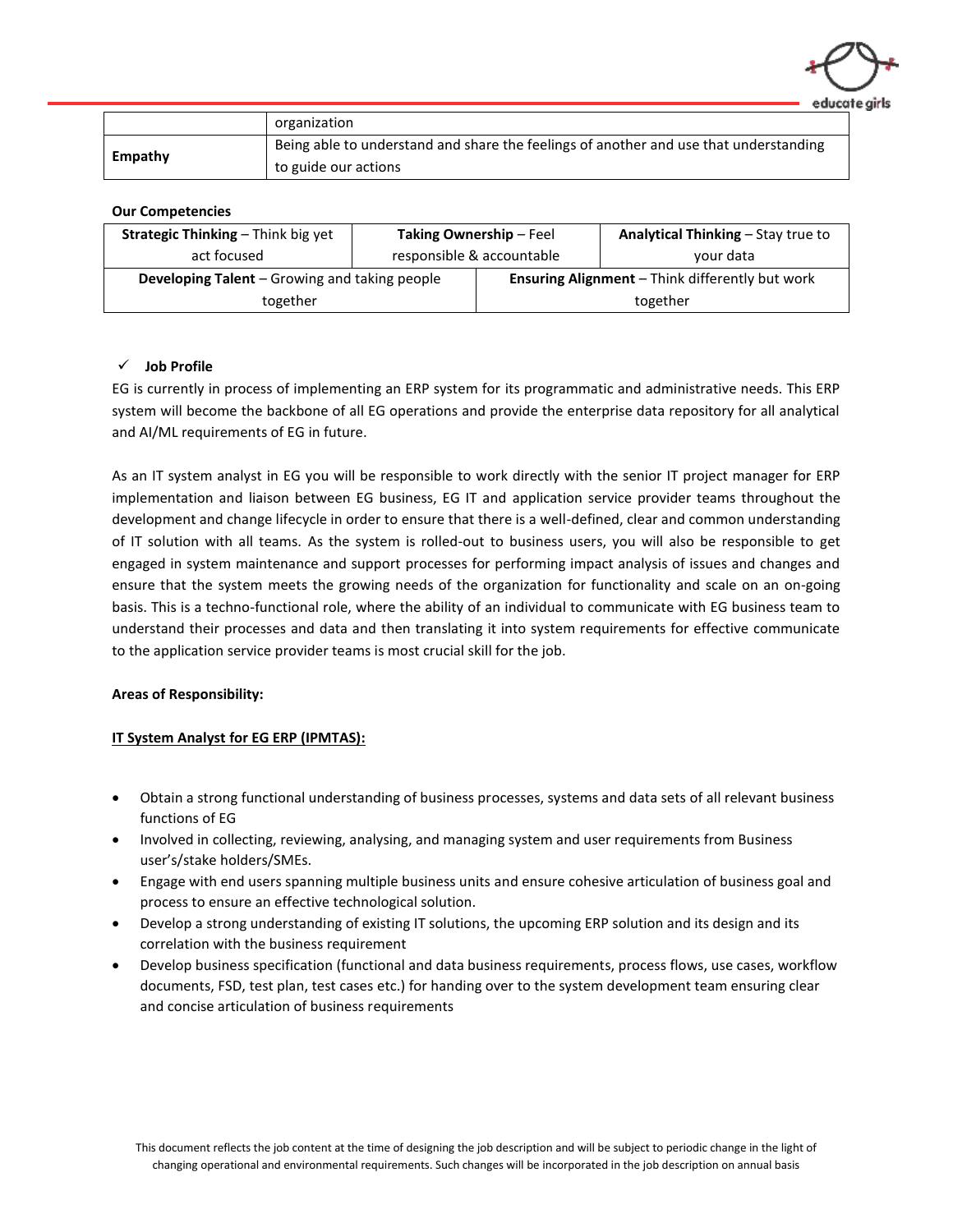

- Review and analyze system specifications and perform impact analysis to identify gaps against the business needs and provide innovative solutions for fixing the gaps
- Work with project team to create an effective migration strategy for smooth migration from existing It systems to the new ERP
- and system specification and perform the impact analysis for
- Document detailed functional and data business requirements, process flows, use cases, workflow documents, FSD, test plan, test cases.
- Involve in QA cycle User acceptance testing, training end user regarding application functionalities.
- For any future enhancements, ensure that delivery of enhancements meets the requirements defines by the Business users'/stake holders/SMEs and does not have a regression impact on the existing functionalities
- Provide guidance and support to L1 & L2 support teams for the system for resolving system issues and assist with recreation of issues and effective identification of root-cause and ensure its permanent resolution

## ✓ **Core Responsibilities**

- IT system requirement gathering and documentation
- IT solution review, impact analysis and solution recommendations
- Engagement and recommendation for migration, rollout and change management approach for the system
- Recommendations , review and governance of IT system maintenance
- Guidance and oversight for L1/L2 support teams for effective and permanent resolution of issues

### ✓ **Liaise with:**

-

- Inter department within EG
- Peer organization for IT Project
- External service providers for solution requirements, review and issue analysis

#### ✓ **Education Background:**

- Graduation or post-graduate degree in engineering/computer science is preferred
- Certification in business analysis (CBAP, CCBA, CFLBA, CPRE, PBA etc.) from universally recognized bodies or insititues is preferred
- Certification in testing from universally recognized bodies is preferred
- ITIL certification and overall understading of IT support processes is preffered

#### ✓ **Work Experience:**

- At least 7-8 years of IT and IT project experience, with a minimum experience of 3-5 years in the role of IT system analysy or IT business analyst for Odoo ERP implementation project
- Expereince of working for digital transformation in education sector, educational technologies is perffered